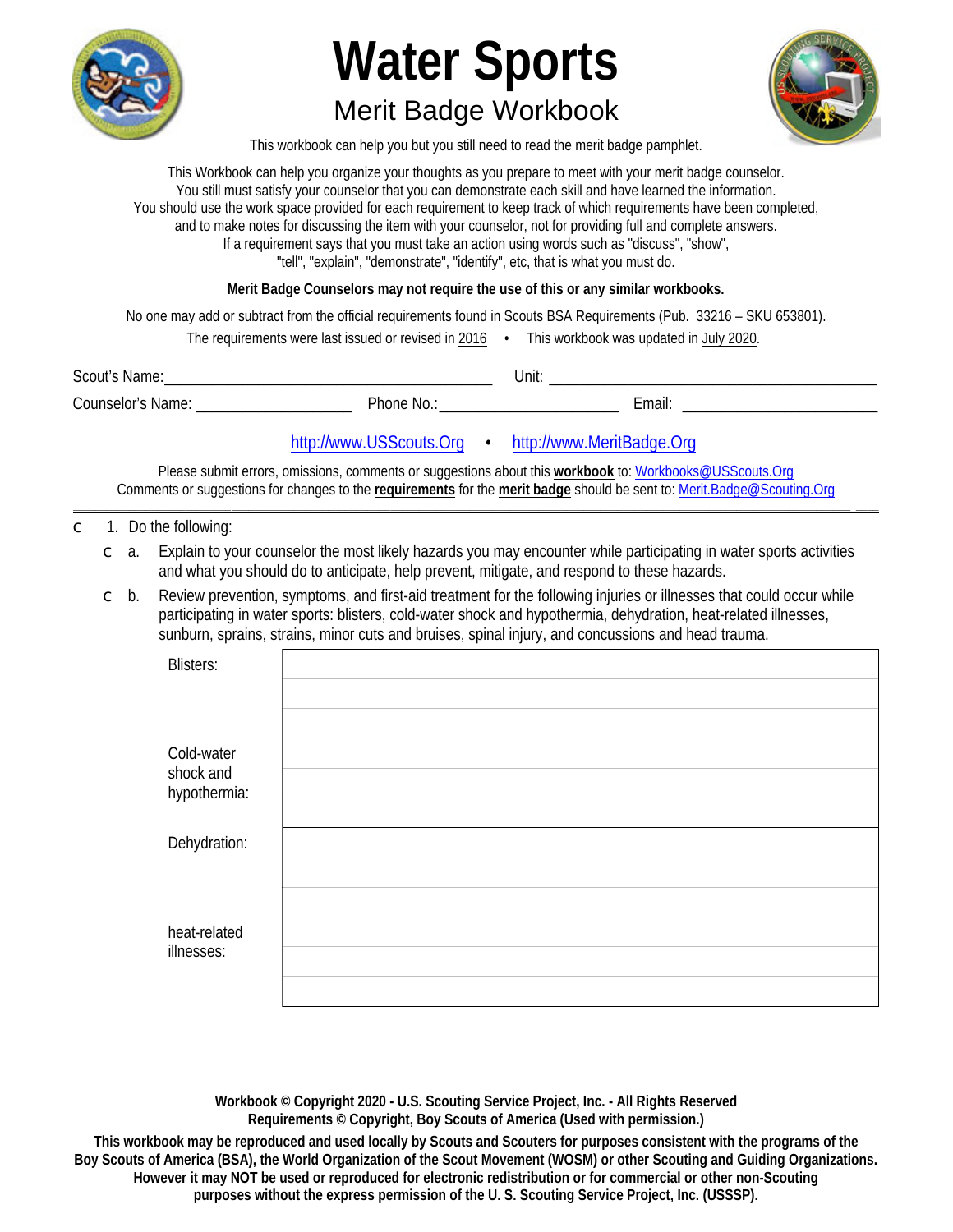| Sunburn:                              |  |
|---------------------------------------|--|
|                                       |  |
|                                       |  |
| <b>Sprains</b>                        |  |
|                                       |  |
|                                       |  |
| Minor cuts and<br>bruises:            |  |
|                                       |  |
|                                       |  |
| Spinal injury:                        |  |
|                                       |  |
|                                       |  |
| <b>Concussions and</b><br>head trauma |  |
|                                       |  |
|                                       |  |

c. Review the BSA Safety Afloat policy. Tell how it applies to water sports.

### 2. Do the following:

Discuss with your counselor the characteristics of life jackets most appropriate for water sports, and tell why one  $a.$ must always be worn while waterskiing or wakeboarding.

 $\mathsf C$ Then demonstrate how to select and fit a life jacket for water sports activities.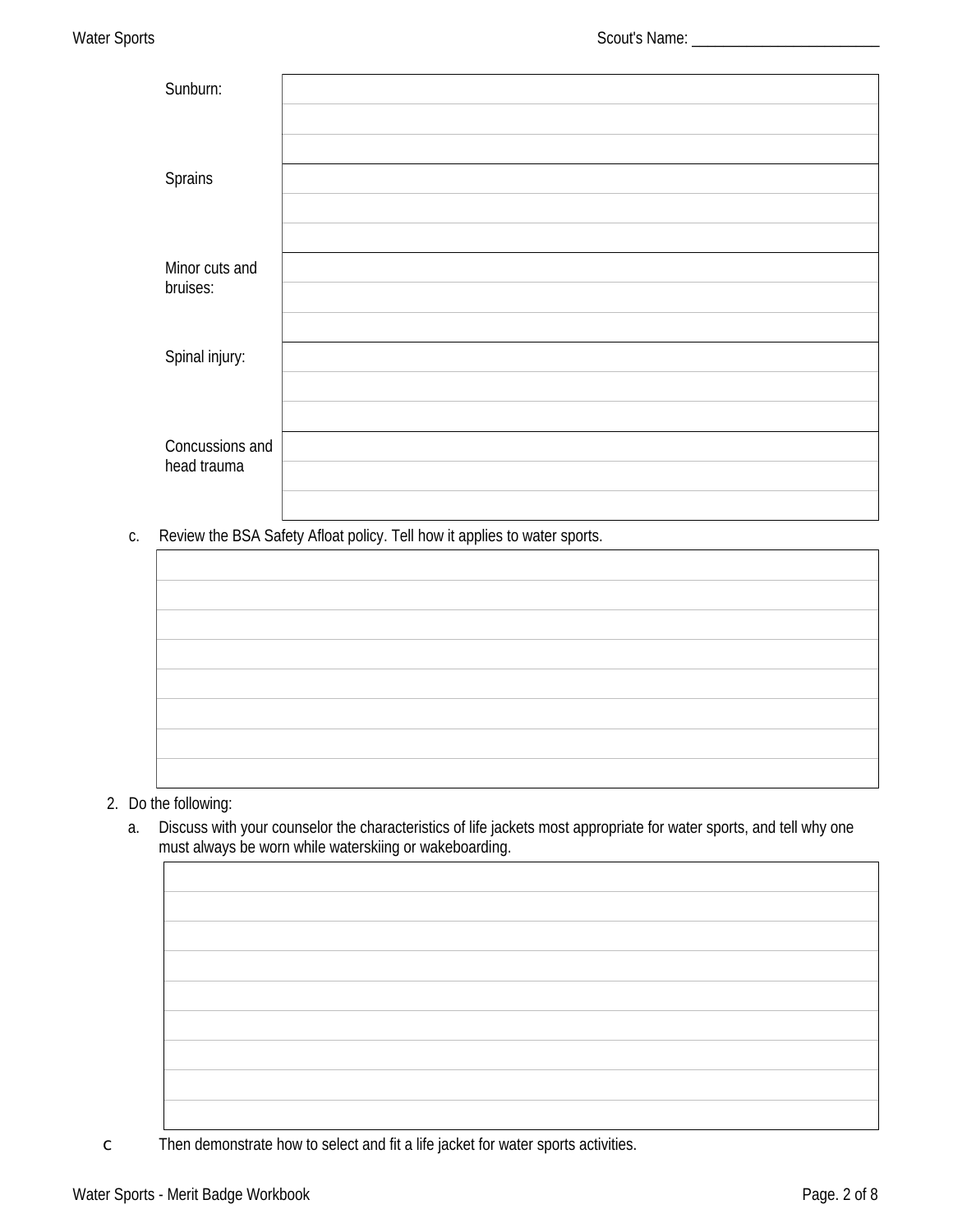b. Review and discuss the Water Sports Safety Code with your counselor. (A copy of the Water Sports Safety Code can be found at the end of this workbook,)

 $\mathsf{C}$ 

Promise that you will live up to it and follow it in all water work for this badge.

Review the safety precautions that must be used by the boat operator in pulling waterskiers and wakeboarders.

3. Before doing requirements 4 through 6, successfully complete the BSA swimmer test.  $\overline{C}$ Jump feetfirst into water over the head in depth. Level off and swim 75 yards in a strong manner using one or more of the following strokes: sidestroke, breaststroke, trudgen, or crawl; then swim 25 yards using an easy, resting backstroke. The 100 yards must be completed in one swim without stops and must include at least one sharp turn. After completing the swim, rest by floating.

- 4. Show the following skier signals to the safety observer in the boat: skier safe, faster, slower, turns, back to dock, cut motor, skier in water.
	- skier safe, turns,  $\circ$  skier in water.  $\mathbb{C}$  $\overline{C}$
	- back to dock, faster,  $\mathsf C$  $\mathbb C$
	- $\circ$  cut motor, slower,  $\subset$
- 5. Showing reasonable control while using two skis, one ski, or a wakeboard, do EACH of the following:
	- a. Show how to enter the water from a boat and make a deepwater start without help.  $\overline{C}$
	- b. Starting from outside the wakes, show you can cross both wakes four times and return to the center of the wake  $\overline{C}$ each time without falling.
	- c. Show you can fall properly to avoid an obstacle. Also, show that you can drop handle and coast to a stop  $\overline{C}$ without losing your balance.
- 6. While on shore, show that you now how to properly adjust the bindings on your ski(s) or wakeboard to fit yourself. Then,  $\subset$ in deep water, show that you can adjust bindings to fit. Recover and put on your ski(s) or wakeboard that has come off during a fall.

When working on merit badges, Scouts and Scouters should be aware of some vital information in the current edition of the Guide to Advancement (BSA publication 33088). Important excerpts from that publication can be downloaded from http://usscouts.org/advance/docs/GTA-Excerpts-meritbadges.pdf.

You can download a complete copy of the Guide to Advancement from http://www.scouting.org/filestore/pdf/33088.pdf.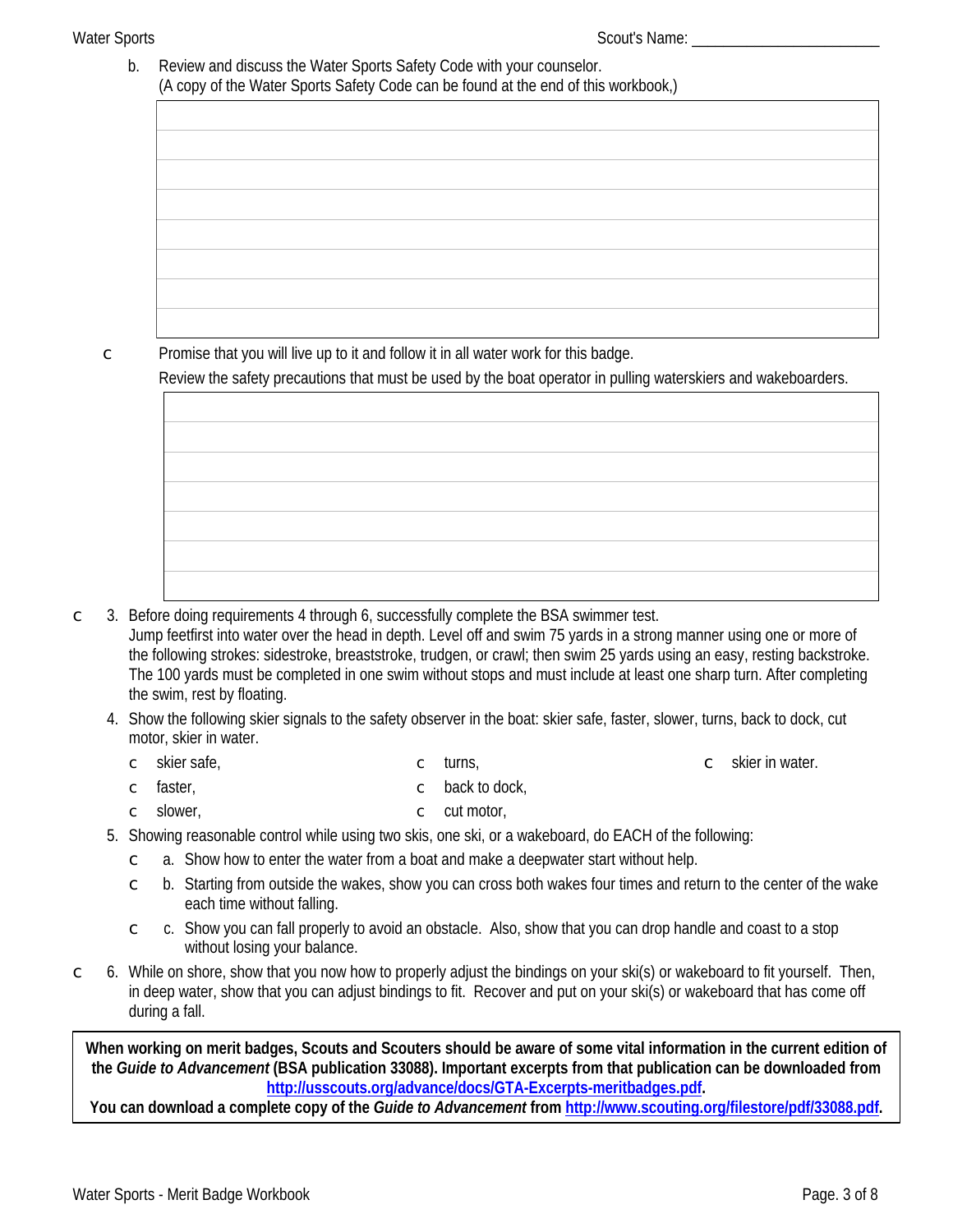# **WATER SPORTS SAFETY CODE**

Water sports are fun and challenging but involve inherent risks of injury or death. To increase your enjoyment of the sport and to reduce your risks, use common sense and follow these quidelines:

- Familiarize yourself with all applicable federal, state and local laws, the risks inherent in the sport and the proper use of equipment.
- Know the waterways and always have a person other than the boat driver as an observer.
- The rider, observer, and driver should agree on hand signals.
- Never start out until the rider signals that they are ready.
- Always use caution and common sense.

Regarding your equipment and your towrope:

- Always wear a U.S. Coast Guard Type III (PFD) vest.
- Inspect all equipment prior to use. Check bindings, fins, and flotation device prior to each use and DO NOT USE if damaged.
- Towropes stretch during use. If a rope breaks or is suddenly released, it can snap back striking boat occupants or the user which could result in injury or death.
- Inspect rope before use and do not use towrope if frayed, knotted or damaged.  $\bullet$ Use proper toe rope for the activity.
- Ensure rope is free from all body parts prior to starting out or during use.
- Keep persons and ropes away from propeller when engine is running, even if in neutral. Should rope become entangled in propeller, SHUT OFF ENGINE AND REMOVE IGNITION KEY BEFORE RETRIEVING ROPE. Propellers are very sharp and can cut wet skin easily.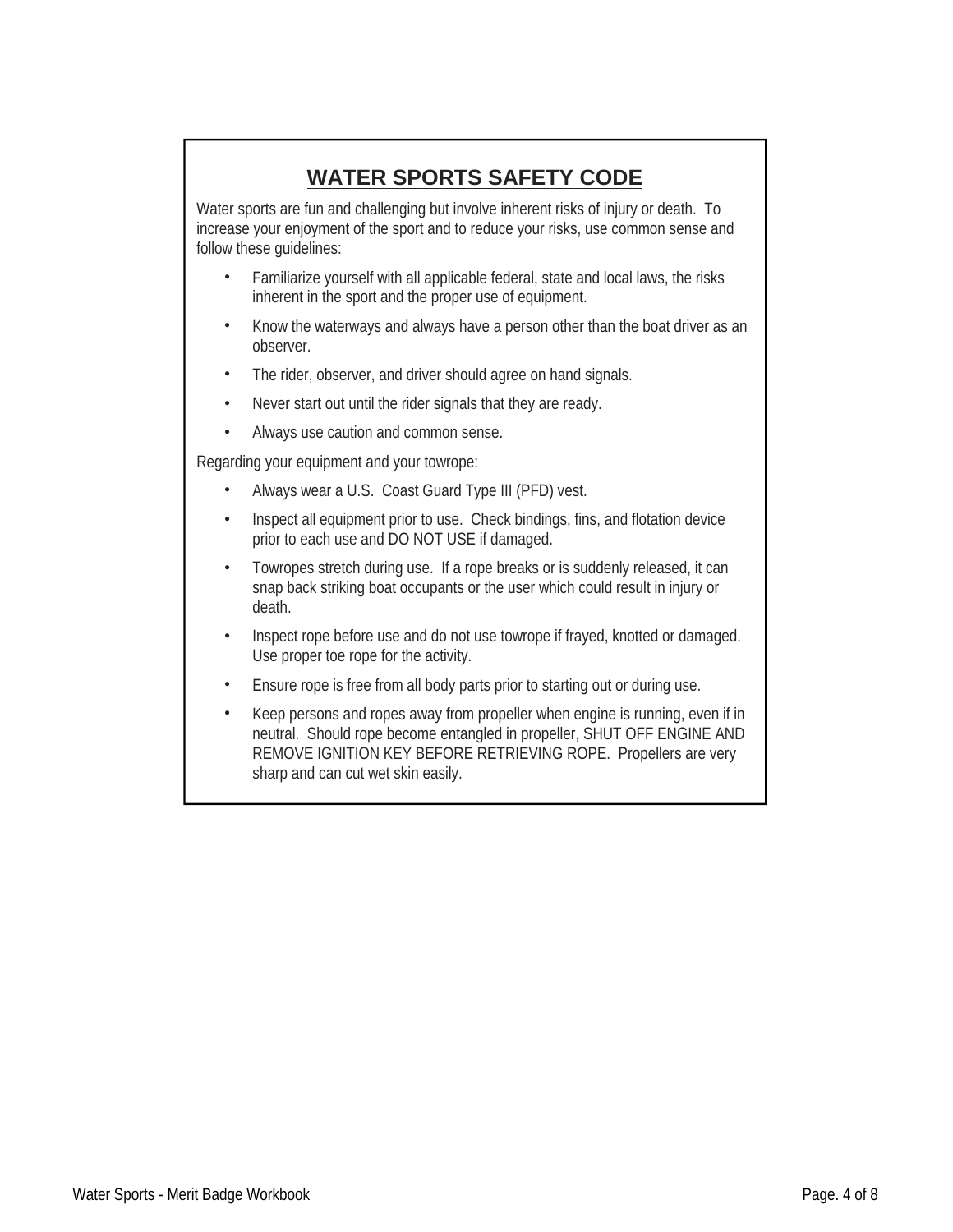# **SAFETY AFLOAT**

BSA groups shall use Safety Afloat for all boating activities. Adult leaders supervising activities afloat must have completed Safety Afloat training within the previous two years. Cub Scout activities afloat are limited to council or district events that do not include moving water or float trips (expeditions). Safety Afloat standards apply to the use of canoes, kayaks, rowboats, rafts, floating tubes, sailboats, motorboats (including waterskiing), and other small craft, but do not apply to transportation on large commercial vessels such as ferries and cruise ships. Parasailing (being towed airborne behind a boat using a parachute), kitesurfing (using a wakeboard towed by a kite), and recreational use of personal watercraft (small sit-on-top motorboats propelled by water jets) are not authorized BSA activities.

Safety Afloat training may be obtained from the BSA Online Learning Center at www.scouting.org, at council summer camps, and at other council and district training events. Confirmation of training is required on local and national tour permits for trips that involve boating. Additional quidance on appropriate skill levels and training resources is provided in the Aquatics Supervision quide available from council service centers.

#### $1<sup>1</sup>$ **Qualified Supervision**

All activity afloat must be supervised by a mature and conscientious adult age 21 or older who understands and knowingly accepts responsibility for the wellbeing and safety of those in his or her care and who is trained in and committed to compliance with the nine points of BSA Safety Afloat. That supervisor must be skilled in the safe operation of the craft for the specific activity, knowledgeable in accident prevention, and prepared for emergency situations. If the adult with Safety Afloat training lacks the necessary boat operating and safety skills, then he or she may serve as the supervisor only if assisted by other adults, camp staff personnel, or professional tour guides who have the appropriate skills. Additional leadership is provided in ratios of one trained adult, staff member, or quide per 10 participants. For Cub Scouts, the leadership ratio is one trained adult, staff member, or guide per five participants. At least one leader must be trained in first aid including CPR. Any swimming done in conjunction with the activity afloat must be supervised in accordance with BSA Safe Swim Defense standards. It is strongly recommended that all units have at least one adult or older youth member currently trained in BSA Aquatics Supervision: Paddle Craft Safety to assist in the planning and conduct of all activities afloat.

#### $2.$ **Personal Health Review**

A complete health history is required of all participants as evidence of fitness for boating activities. Forms for minors must be signed by a parent or legal guardian. Participants should be asked to relate any recent incidents of illness or injury just prior to the activity. Supervision and protection should be adiusted to anticipate any potential risks associated with individual health conditions. For significant health conditions, the adult supervisor should require an examination by a physician and consult with parent. guardian, or caregiver for appropriate precautions.

### 3. Swimming Ability

Operation of any boat on a float trip is limited to youth and adults who have completed the BSA swimmer classification test. Swimmers must complete the following test, which should be administered annually.

Jump feetfirst into water over the head in depth. Level off and swim 75 yards in a strong manner using one or more of the following strokes: sidestroke, breaststroke, trudgen, or crawl; then swim 25 yards using an easy, resting backstroke. The 100 yards must be completed in one swim without stops and must include at least one sharp turn. After completing the swim, rest by floating.

For activity afloat, those not classified as a swimmer are limited to multiperson craft during outings or float trips on calm water with little likelihood of capsizing or falling overboard. They may operate a fixed-seat rowboat or pedal boat accompanied by a buddy who is a swimmer. They may ride in a canoe or other paddle craft with an adult swimmer skilled in that craft as a buddy. They may ride as part of a group on a motorboat or sailboat operated by a skilled adult.

4. **Life Jackets** 

> Properly fitted U.S. Coast Guard-approved life jackets must be worn by all persons engaged in boating activity (rowing, canoeing, sailing, boardsailing, motorboating, waterskiing, rafting, tubing, and kayaking). Type III life jackets are recommended for general recreational use.

> For vessels over 20 feet in length, life jackets need not be worn when participants are below deck or on deck when the qualified supervisor aboard the vessel determines that it is prudent to abide by less-restrictive state and federal regulations concerning the use and storage of life jackets, for example, when a cruising vessel with safety rails is at anchor. All participants not classified as swimmers must wear a life jacket when on deck underway.

Life jackets need not be worn when an activity falls under Safe Swim Defense quidelines-for example, when an inflated raft is used in a pool or when snorkeling from an anchored craft.

 $5<sub>1</sub>$ **Buddy System** 

> All participants in an activity afloat are paired as buddies who are always aware of each other's situation and prepared to sound an alarm and lend assistance immediately when needed. When several craft are used on a float trip, each boat on the water should have a "buddy boat." All buddy pairs must be accounted for at regular intervals during the activity and checked off the water by the qualified supervisor at the conclusion of the activity. Buddies either ride in the same boat or stay near each other in single-person craft.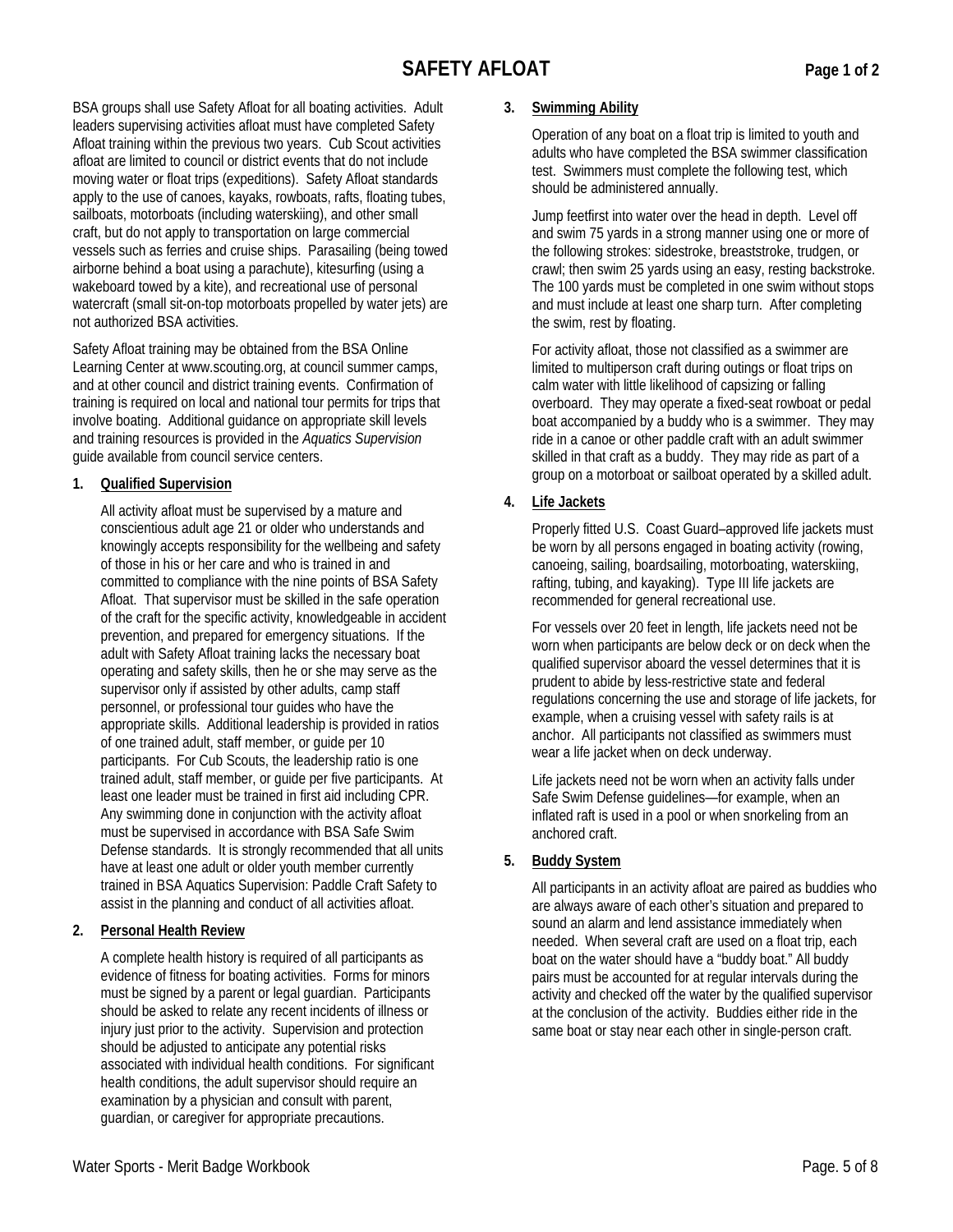Everyone in an activity afloat must have sufficient knowledge and skill to participate safely. Passengers should know how their movement affects boat stability and have a basic understanding of self-rescue. Boat operators must meet government requirements, be able to maintain control of their craft, know how changes in the environment influence that control, and undertake activities only that are within their personal and group capabilities.

Content of training exercises should be appropriate for the age, size, and experience of the participants, and should cover basic skills on calm water of limited extent before proceeding to advanced skills involving current, waves, high winds, or extended distance. At a minimum, instructors for canoes and kayaks should be able to demonstrate the handling and rescue skills required for BSA Aquatics Supervision: Paddle Craft Safety. All instructors must have a least one assistant who can recognize and respond appropriately if the instructor's safety is compromised.

Anyone engaged in recreational boating using human powered craft on flatwater ponds or controlled lake areas free of conflicting activities should be instructed in basic safety procedures prior to launch, and allowed to proceed after they have demonstrated the ability to control the boat adequately to return to shore at will.

For recreational sailing, at least one person aboard should be able to demonstrate basic sailing proficiency (tacking, reaching, and running) sufficient to return the boat to the launch point. Extended cruising on a large sailboat requires either a professional captain or an adult with sufficient experience to qualify as a bareboat skipper.

Motorboats may be operated by youth, subject to state requirements, only when accompanied in the boat by an experienced leader or camp staff member who meets state requirements for motorboat operation. Extended cruising on a large power boat requires either a professional captain or an adult with similar qualifications.

Before a unit using human-powered craft controlled by youth embarks on a float trip or excursion that covers an extended distance or lasts longer than four hours, each participant should receive either a minimum of three hours training and supervised practice, or demonstrate proficiency in maneuvering the craft effectively over a 100-yard course and recovering from a capsize.

Unit trips on whitewater above Class II must be done with either a professional guide in each craft or after all participants have received American Canoe Association or equivalent training for the class of water and type of craft involved.

7. Planning

> Proper planning is necessary to ensure a safe, enjoyable exercise afloat. All plans should include a scheduled itinerary, notification of appropriate parties, communication arrangements, contingencies in case of foul weather or equipment failure, and emergency response options.

Preparation. Any boating activity requires access to the proper equipment and transportation of gear and participants to the site. Determine what state and local regulations are applicable. Get permission to use or cross private property. Determine whether personal resources will be used or whether outfitters will supply

equipment, food, and shuttle services. Lists of group and personal equipment and supplies must be compiled and checked. Even short trips require selecting a route, checking water levels, and determining alternative pull-out locations. Changes in water level, especially on moving water, may pose significant, variable safety concerns. Obtain current charts and information about the waterway and consult those who have traveled the route recently.

Float Plan. Complete the preparation by writing a detailed itinerary, or float plan, noting put-in and pullout locations and waypoints, along with the approximate time the group should arrive at each. Travel time should be estimated generously. Notification. File the float plan with parents, the local council office if traveling on running water, and local authorities if appropriate. Assign a member of the unit committee to alert authorities if prearranged check-ins are overdue. Make sure everyone is promptly notified when the trip is concluded.

Weather. Check the weather forecast just before setting out, and keep an alert weather eye. Anticipate changes and bring all craft ashore when rough weather threatens. Wait at least 30 minutes before resuming activities after the last incidence of thunder or lightning.

Contingencies. Planning must identify possible emergencies and other circumstances that could force a change of plans. Develop alternative plans for each situation. Identify local emergency resources such as EMS systems, sheriff's departments, or ranger stations. Check your primary communication system, and identify backups, such as the nearest residence to a campsite. Cell phones and radios may lose coverage, run out of power, or suffer water damage.

#### 8. Equipment

All craft must be suitable for the activity, be seaworthy, and float if capsized. All craft and equipment must meet requlatory standards, be properly sized, and be in good repair. Spares, repair materials, and emergency gear must be carried as appropriate. Life jackets and paddles must be sized to the participants. Properly designed and fitted helmets must be worn when running rapids rated above Class II. Emergency equipment such as throw bags, signal devices, flashlights, heat sources, first-aid kits, radios, and maps must be ready for use. Spare equipment, repair materials, extra food and water, and dry clothes should be appropriate for the activity. All gear should be stowed to prevent loss and water damage. For float trips with multiple craft, the number of craft should be sufficient to carry the party if a boat is disabled, and critical supplies should be divided among the craft.

9. **Discipline** 

> Rules are effective only when followed. All participants should know, understand, and respect the rules and procedures for safe boating activities provided by Safety Afloat guidelines. Applicable rules should be discussed prior to the outing and reviewed for all participants near the boarding area just before the activity afloat begins. People are more likely to follow directions when they know the reasons for rules and procedures. Consistent, impartially applied rules supported by skill and good judgment provide stepping-stones to a safe, enjoyable outing.

For additional information on Safety Afloat, go to www.scouting.org/HealthandSafety/Aquatics/safety-afloat.aspx.

Page 2 of 2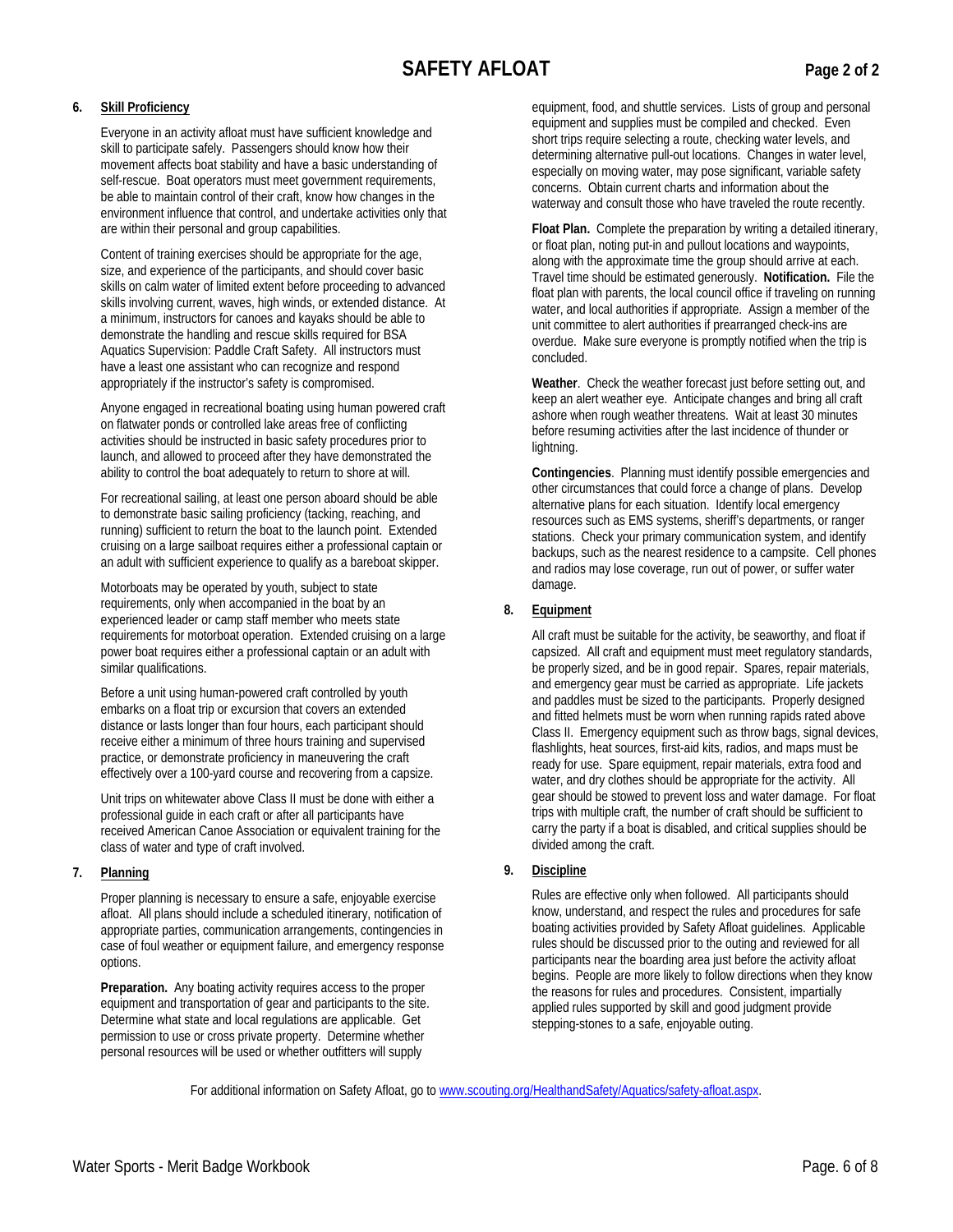BSA groups shall use Safe Swim Defense for all swimming activities. Adult leaders supervising a swimming activity must have completed Safe Swim Defense training within the previous two years. Safe Swim Defense standards apply at backyard, hotel, apartment, and public pools; at established waterfront swim areas such as beaches at state parks and U.S. Army Corps of Engineers lakes; and at all temporary swimming areas such as a lake, river, or ocean. Safe Swim Defense does not apply to boating or water activities such as waterskiing or swamped boat drills that are covered by Safety Afloat quidelines. Safe Swim Defense applies to other nonswimming activities whenever participants enter water over knee deep or when submersion is likely, for example, when fording a stream, seining for bait, or constructing a bridge as a pioneering project. Snorkeling in open water requires each participant to have demonstrated knowledge and skills equivalent to those for Snorkeling BSA in addition to following Safe Swim Defense. Scuba activities must be conducted in accordance with the BSA Scuba policy found in the Guide to Safe Scouting. Because of concerns with hyperventilation, competitive underwater swimming events are not permitted in Scouting.

Safe Swim Defense training may be obtained from the BSA Online Learning Center at olc.scouting.org, at council summer camps, and at other council and district training events. Confirmation of training is required on local and national tour permits for trips that involve swimming. Additional information on various swimming venues is provided in the Aquatics Supervision guide available from council service centers.

**Qualified Supervision**  $1$ 

All swimming activity must be supervised by a mature and conscientious adult age 21 or older who understands and knowingly accepts responsibility for the well-being and safety of those in his or her care, and who is trained in and committed to compliance with the eight points of BSA Safe Swim Defense. It is strongly recommended that all units have at least one adult or older youth member currently trained in **BSA Aquatics Supervision: Swimming and Water Rescue or** BSA Lifequard to assist in planning and conducting all swimming activities.

 $\mathbf{p}$ **Personal Health Review** 

A complete health history is required of all participants as evidence of fitness for swimming activities. Forms for minors must be signed by a parent or legal guardian. Participants should be asked to relate any recent incidents of illness or injury just prior to the activity. Supervision and protection should be adjusted to anticipate any potential risks associated with individual health conditions. For significant health conditions, the adult supervisor should require an examination by a physician and consult with the parent, guardian, or caregiver for appropriate precautions.

#### 3. **Safe Area**

All swimming areas must be carefully inspected and prepared for safety prior to each activity. Water depth, quality, temperature, movement, and clarity are important considerations. Hazards must be eliminated or isolated by conspicuous markings and discussed with participants.

Controlled Access: There must be safe areas for all participating ability groups to enter and leave the water. Swimming areas of appropriate depth must be defined for each ability group. The entire area must be within easy reach of designated rescue personnel. The area must be clear of boat traffic, surfing, or other nonswimming activities.

Bottom Conditions and Depth: The bottom must be clear of trees and debris. Abrupt changes in depth are not allowed in the nonswimmer area. Isolated underwater hazards should be marked with floats. Rescue personnel must be able to easily reach the bottom. Maximum recommended water depth in clear water is 12 feet. Maximum water depth in turbid water is 8 feet.

Visibility: Underwater swimming and diving are prohibited in turbid water. Turbid water exists when a swimmer treading water cannot see his feet. Swimming at night is allowed only in areas with water clarity and lighting sufficient for good visibility both above and below the surface.

Diving and Elevated Entry: Diving is permitted only into clear, unobstructed water from heights no greater than 40 inches. Water depth must be at least 7 feet. Bottom depth contours below diving boards and elevated surfaces require greater water depths and must conform to state regulations. Persons should not jump into water from heights greater than they are tall, and should jump only into water chest deep or greater with minimal risk from contact with the bottom. No elevated entry is permitted where the person must clear any obstacle, including land.

Water Temperature: Comfortable water temperature for swimming is near 80 degrees. Activity in water at 70 degrees or less should be of limited duration and closely monitored for negative effects of chilling.

Water Quality: Bodies of stagnant, foul water, areas with significant algae or foam, or areas polluted by livestock or waterfowl should be avoided. Comply with any signs posted by local health authorities. Swimming is not allowed in swimming pools with green, murky, or cloudy water.

Moving Water: Participants should be able to easily regain and maintain their footing in currents or waves. Areas with large waves, swiftly flowing currents, or moderate currents that flow toward the open sea or into areas of danger should be avoided.

Weather: Participants should be moved from the water to a position of safety whenever lightning or thunder threatens. Wait at least 30 minutes after the last lightning flash or thunder before leaving shelter. Take precautions to prevent sunburn, dehydration, and hypothermia.

Life Jacket Use: Swimming in clear water over 12 feet deep, in turbid water over 8 feet deep, or in flowing water may be allowed if all participants wear properly fitted, Coast Guardapproved life jackets and the supervisor determines that swimming with life jackets is safe under the circumstances.